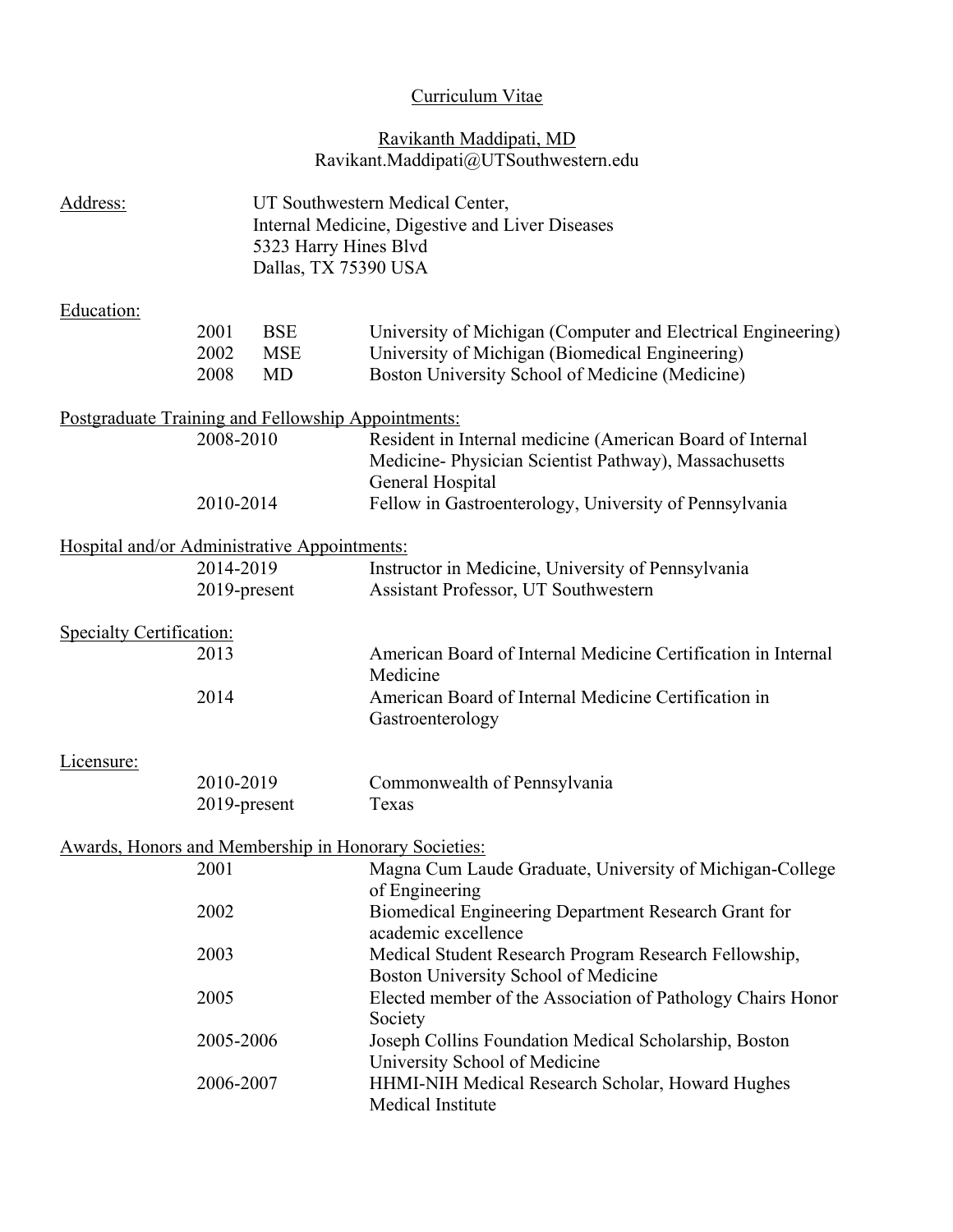| 2007         | Abstract Award Winner, National Institute of Arthritis and |
|--------------|------------------------------------------------------------|
|              | Musculoskeletal and Skin Diseases (NAIMS) at the National  |
|              | Institutes of Health (NIH)                                 |
| 2007-2008    | Rafuse Medical Scholarship, Boston University School of    |
|              | Medicine                                                   |
| 2008         | Magna Cum Laude, Boston University School of Medicine      |
| 2008         | Elected member of the Alpha Omega Alpha Medical Society    |
| 2008-2010    | ABIM Physician-Scientist Pathway, Department of Medicine,  |
|              | Massachusetts General Hospital.                            |
| 2013         | Frank Brooks Excellence in Research Award for              |
|              | Gastroenterology Fellows, University of Pennsylvania       |
| 2019-Present | <b>CPRIT Scholar, UT Southwestern Medical Center</b>       |

## Memberships in Professional and Scientific Societies and Other Professional Activities:

| National:    |                                                                                    |  |
|--------------|------------------------------------------------------------------------------------|--|
| 2010-Present | American Association for the Study of Liver Diseases                               |  |
| 2010-Present | American Gastroenterological Association                                           |  |
|              | - Chair for Abstract session on Cancer Stem Cells and Circulating Tumor Cells for  |  |
|              | American Gastroenterology Association and Digestive Diseases Week, Washington      |  |
|              | D.C. 2018                                                                          |  |
|              | - Chair for Abstract session on Gastrointestinal Oncology: Cancer Stem Cells and   |  |
|              | Circulating Tumor Cells for American Gastroenterology Association and Digestive    |  |
|              | Diseases Week. Chicago, IL 2017                                                    |  |
| 2010-Present | American Society of Gastrointestinal Endoscopy                                     |  |
| 2014-Present | American Association of Cancer Research                                            |  |
| 2015-Present | <b>American Pancreas Association</b>                                               |  |
|              | - Abstract Reviewer for the Annual Meeting of the American Pancreatic Association. |  |

## Editorial Activities

| Ad Hoc Reviewer |                            |
|-----------------|----------------------------|
| 2017-Present    | Gastroenterology           |
| 2018-Present    | Cancer Biology and Therapy |
| 2019-Present    | Cancer Investigation       |

### Academic and Institutional Committees:

2014-Present Gastroenterology Fellowship Program Admissions Committee

# Major Academic and Clinical Teaching Responsibilities:<br>2010-Present Teaching of Gastroent

Teaching of Gastroenterology Fellows, Internal Medicine Residents and Medical Students in clinic and on hospital rounds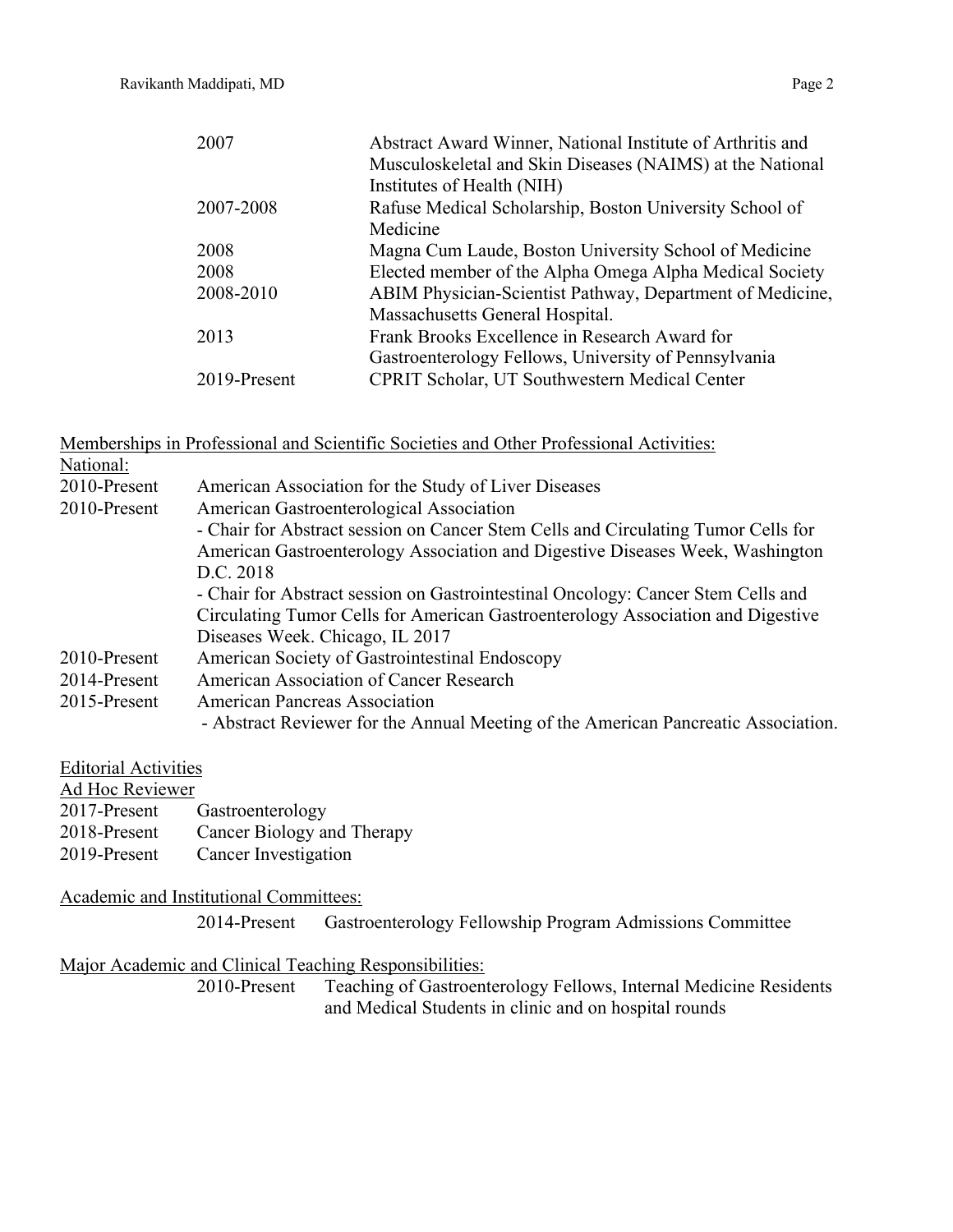|                         | 2014-Present | Supervision and mentorship of current and previous laboratory        |
|-------------------------|--------------|----------------------------------------------------------------------|
|                         |              | members including:                                                   |
|                         |              | (1) Max Wengyn, BS, Research Specialist A, 2018-Present              |
|                         |              | (2) Robert Norgard, PhD candidate, University of Pennsylvania,       |
|                         |              | Cellular and Molecular Biology, 2015-Present                         |
|                         |              | (3) Gajaan Sittambalam, University of Pennsylvania Undergraduate     |
|                         |              | Research Student, 2015-2018                                          |
|                         |              | (4) Taylor Black, MSc, Research Specialist A, 2016-2017              |
|                         |              | (5) Amine Sahmoud, University of Pennsylvania Undergraduate          |
|                         |              | Research Student, 2014-2016                                          |
|                         | 2014         | "Diagnosis and Management of Hepatitis B Virus Infections."          |
|                         |              | Lecture given at Internal Medicine Resident Lecture Series           |
|                         | 2017-Present | Lecturer, Pancreas biology, Gastroenterology Pathophysiology         |
|                         |              | Course, Perelman School of Medicine                                  |
|                         | 2018         | Preceptor, Cellular and Molecular Biology (CAMB) 701, Tumor          |
|                         |              | Microenvironment, Perelman School of Medicine                        |
|                         |              |                                                                      |
| Lectures by Invitation: |              |                                                                      |
|                         | Jun, 2015    | "Origins of clonal heterogeneity in metastatic pancreatic cancer.",  |
|                         |              | 16th Annual NIH Center for Molecular Studies in Digestive and        |
|                         |              | Liver Disease, Philadelphia, PA                                      |
|                         | Nov, 2015    | "Impact of tumor heterogeneity on metastatic progression in          |
|                         |              | pancreatic cancer.", Cell Press, Lablinks symposium, Philadelphia    |
|                         |              | PA                                                                   |
|                         | Nov, 2015    | "Pancreatic Cancer metastasis harbor evidence of polylconality.",    |
|                         |              |                                                                      |
|                         |              | American Pancreas Association, San Diego CA                          |
|                         | Oct, 2016    | "Modeling Clonal Evolution in Pancreatic Cancer", American           |
|                         |              | Pancreas Association, Boston MA                                      |
|                         | Jan, 2017    | "Clonal Evolution in pancreatic cancer: a colorful tale." Washington |
|                         |              | University, St. Louis MO                                             |
|                         | Jan, 2018    | "Delineating mechanisms of pancreatic tumor metastasis." Columbia    |
|                         |              | University, New York, NY                                             |
|                         | April, 2018  | "The origins of metastasis in pancreatic cancer." Yale University,   |
|                         |              | New Haven, CT                                                        |
|                         | Sept, 2018   | "Mechanisms underlying clonal evolution and heterogeneity in         |
|                         |              | pancreatic cancer." University of Michigan, Ann Arbor, MI            |
|                         | Oct, 2018    | "Mechanisms of tumor metastasis." University of Texas                |
|                         |              | Southwester, Dallas, TX                                              |
|                         |              |                                                                      |

# Grants:

## Current:

The role of progenitor cells in pancreatic acinar renewal and pre-malignant progression, NIH/NIDDK K08 Career Development Award, NIH/NIDDK, 1K08-DK109492, 3/2017- 11/2021 (Ravikanth Maddipati, PI), (Role in grant: PI)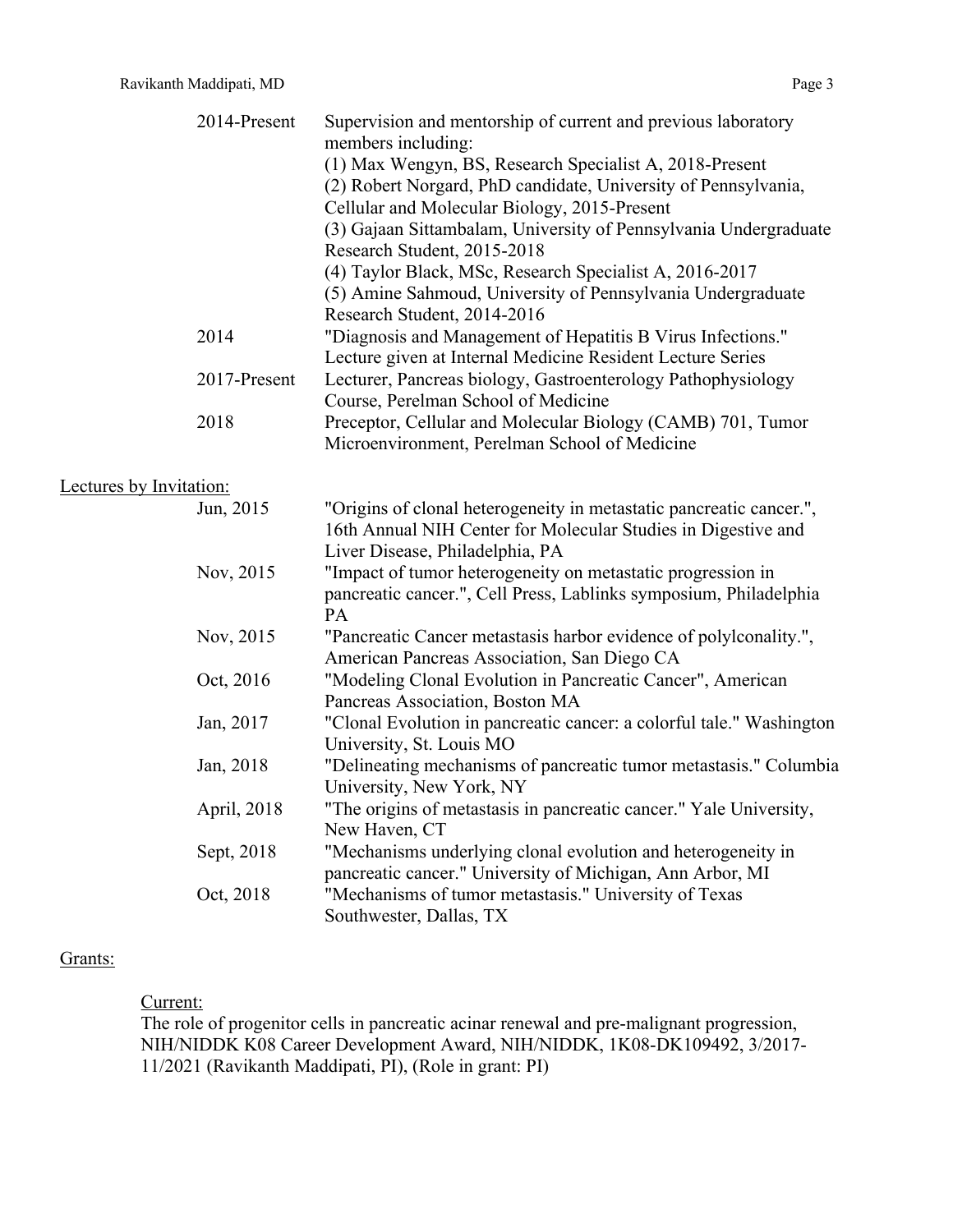Mechanisms of clonal evolution and metastatic progression in pancreatic cancer, CPRIT-Scholar, Cancer Prevention & Research Institute of Texas, RR190029, 8/2019-7/2024 (Ravikanth Maddipati, PI), (Role in grant: PI)

Mechanisms underlying metastatic heterogeneity in pancreatic cancer, Disease-Oriented Clinical Scholars (DOCS) award, UT Southwestern, 8/2019-7/2024 (Ravikanth Maddipati, PI), (Role in grant: PI)

## Past:

Delineating mechanisms of Myc-dependent metastatic progression in pancreatic cancer, American Gastroenterological Association (AGA)-Caroline Craig Augustyn & Damian Augustyn Award in Digestive Cancer, 7/2018-6/2018 (Ravikanth Maddipati, PI), (Role in grant: PI)

Cellular Basis of Pancreatic Acinar Regeneration, Center for Molecular Studies in Digestive and Liver diseases, Abramson Cancer Center, University of Pennsylvania/NIH-NIDDK/NCI, 6/2016-6/2017 (Ravikanth Maddipati, PI), (Role in grant: PI)

Progenitor cells in pancreatic pre-neoplasia and malignant progression, Center for Molecular Studies in Digestive and Liver diseases, University of Pennsylvania/NIH-NIDDK, 6/2015- 6/2016 (Ravikanth Maddipati, PI), (Role in grant: PI)

The Origin of Clonal Heterogeneity in Metastatic Pancreatic Cancer, Paul Calabresi Career Development Award (Institutional K12), Abramson Cancer Center, University of Pennsylvania, K12-CA076931, 7/2014-8/2016 (Ravikanth Maddipati, PI), (Role in grant: PI)

Training Program in Gastrointestinal Sciences, T32 Training grant, NIH/NIDDK, 5T32DK007066, 7/2011-6/2014 (Anil Rustgi, PI), (Role in grant: Fellow/Trainee)

# Bibliography (**\***Co-first author, **†**Co-corresponding author):

Research Publications, peer reviewed (print or other media):

- 1. Vu, T.Q., **Maddipati, R.,** Blute, T.A., Nehilla, B.J., Nusblat, L., Desai, T.A.: Peptideconjugated quantum dots activate neuronal receptors and initiate downstream signaling of neurite growth. Nano letters 5(4): 603-7, Apr 2005.
- 2. Simon, A., Park, H., **Maddipati, R.,** Lobito, A.A., Bulua, A.C., Jackson, A.J., Chae, J.J., Ettinger, R., de Koning, H.D., Cruz, A.C., Kastner, D.L., Komarow, H., Siegel, R.M.: Concerted action of wild-type and mutant TNF receptors enhances inflammation in TNF receptor 1-associated periodic fever syndrome. Proceedings of the National Academy of Sciences of the United States of America 107(21): 9801-6, May 2010. PMCID: PMC2906866
- 3. Bulua, A.C., Simon, A., **Maddipati, R.,** Pelletier, M., Park, H., Kim, K., Sack, M.N., Kastner, D.L., Siegel, R.M.: Mitochondrial reactive oxygen species promote production of proinflammatory cytokines and are elevated in TNFR1-associated periodic syndrome (TRAPS). The Journal of experimental medicine 208(3): 519- 33, Mar 2011. PMCID: PMC3058571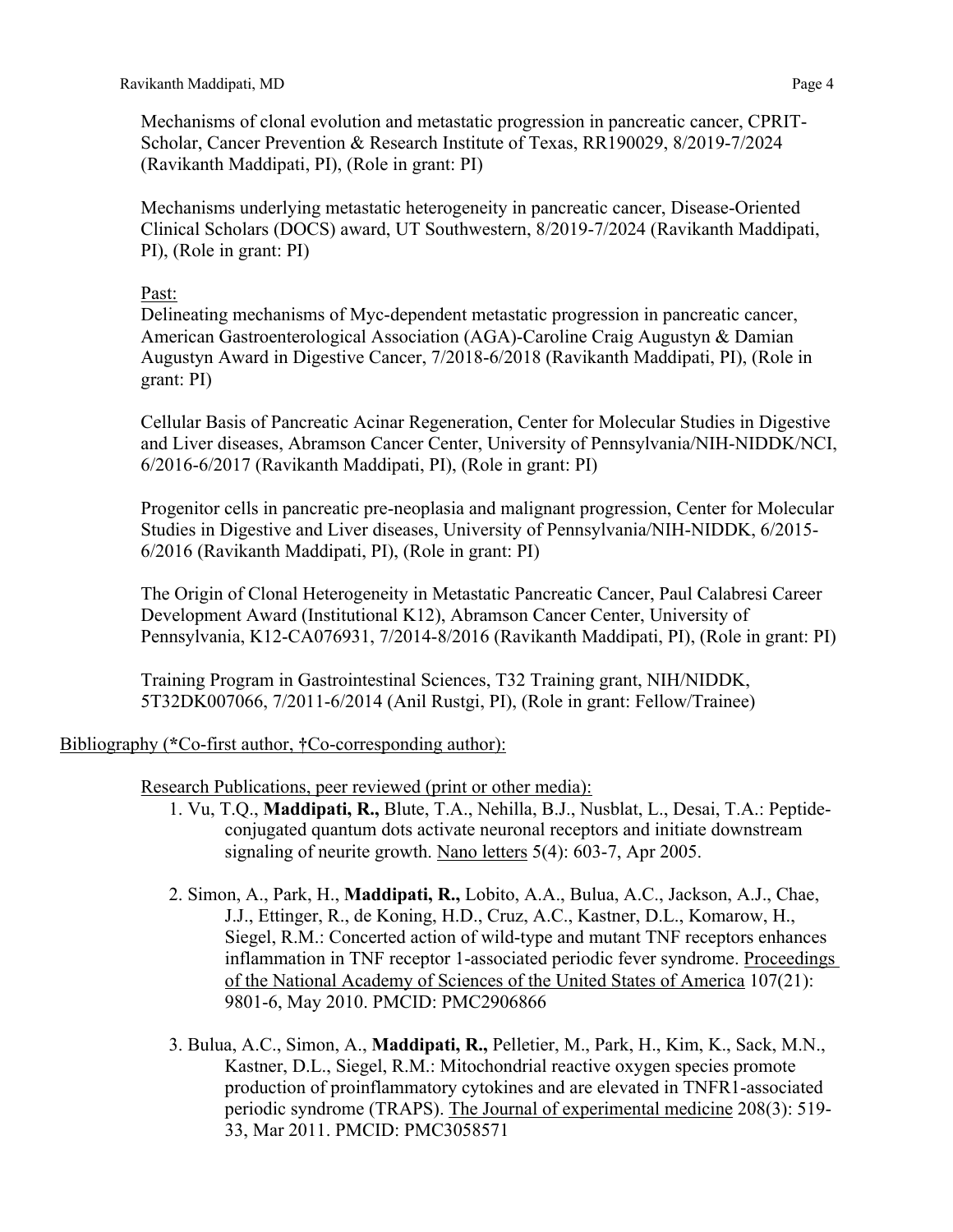- 4. Yanger, K., Zong,Y., Maggs, L.R., Shapira, S.N., **Maddipati, R.,** Aiello N.M., Thung, S.N., Wells, R.G., Greenbaum, L.E., Stanger, B.Z.: Robust cellular reprogramming occurs spontaneously during liver regeneration. Genes  $\&$ development 27(7): 719-24, Apr 2013. PMCID: PMC3639413
- 5. Gao, T., Zhou, D., Yang, C., Singh, T., Penzo-Méndez, A., **Maddipati, R.,** Tzatsos, A., Bardeesy, N., Avruch, J., Stanger, B.Z: Hippo signaling regulates differentiation and maintenance in the exocrine pancreas. Gastroenterology 144(7): 1543-53, 1553.e1, Jun 2013. PMCID: PMC3665616
- 6. **Maddipati, R.** and Stanger B.Z: Pancreatic Cancer Metastases Harbor Evidence of Polyclonality. Cancer Discovery 5(10): 1086-97, Oct 2015. PMCID: 26209539
- 7. Aiello, N.M\*., **Maddipati, R\*.**, Norgard, R\*., Balli, D., Li, J., Yaun, S., Yamazoe, T., Black, T., Sahmoud, A., Furth, E.E., Bar-Sagi, D., Stanger, B.Z.: Tumor Subtype influences epithelial plastiticy and mode of cell migration. Developmental Cell 45: 681-695, June 2018. Notes: \*Co-first authors. PMCID: PMC6014628
- 8. Reichert M, Bakir B, Moreira L, Pitarresi JR, Feldmann K, Simon L, Suzuki K, **Maddipati R**, Rhim AD, Schlitter AM, Kriegsmann M, Weichert W, Wirth M, Schuck K, Schneider 4, Saur D, Reynolds AB, Klein-Szanto AJ, Pehlivanoglu B, Memis B, Adsay NV, Rustgi AK.: Regulation of Epithelial Plasticity Determines Metastatic Organotropism in Pancreatic Cancer. Developmental Cell 45(6): 696- 711, June 2018. PMCID: PMC6011231
- 9. Raman P**\*†**, **Maddipati R\*†**, Lin KH, Tozeren A. Pancreatic cancer survival analysis defines a signature that predicts outcome. PlosOne. 2018;13(8):e0201751. Notes: \*Co-first authors, **†**Co-corresponding authors.

### Abstracts:

- 1. Vu, T.Q., **Maddipati, R.,** Blute, T.A., Nehilla, N.J., Nusblat, L., Desai, T.A. : Ligandconjugated quantum dots for targeted drug delivery to nerve cells. Proceedings of the special topic conference on Microtechnologies, IEEE in Engineering in Biology and Medicine 2005 Notes: Abstract presentation in Hawaii.
- 2. **Maddipati, R.,** Simon, A., Park, H., Lobito, A., Komarow, H., Kastner, D., Siegel, R.: Misfolding and Endoplasmic Reticulum retention of mutant TNF-R1 receptors lead to ligand-independent signaling and hyper-responsiveness to inflammatory stimuli in the TNF-Receptor Associated Periodic Syndrome (TRAPS). 11th International TNF Conference 2007 Notes: Poster Presentation in Asilomar, CA.
- 3. **Maddipati, R.,** Simon, A., Park, H., Lobito, A., Komarow, H., Kastner, D., Siegel, R.: Endoplasmic Reticulum retention of mutant TNF-R1 receptors lead to ligandindependent signaling and hyper-responsiveness to inflammatory stimuli in the TNF-Receptor Associated Periodic Syndrome (TRAPS). National Institutes of Arthritis, Musculoskeletal, & Skin Diseases IRP 2007 Notes: Poster Presentation in Bethesda, MD.